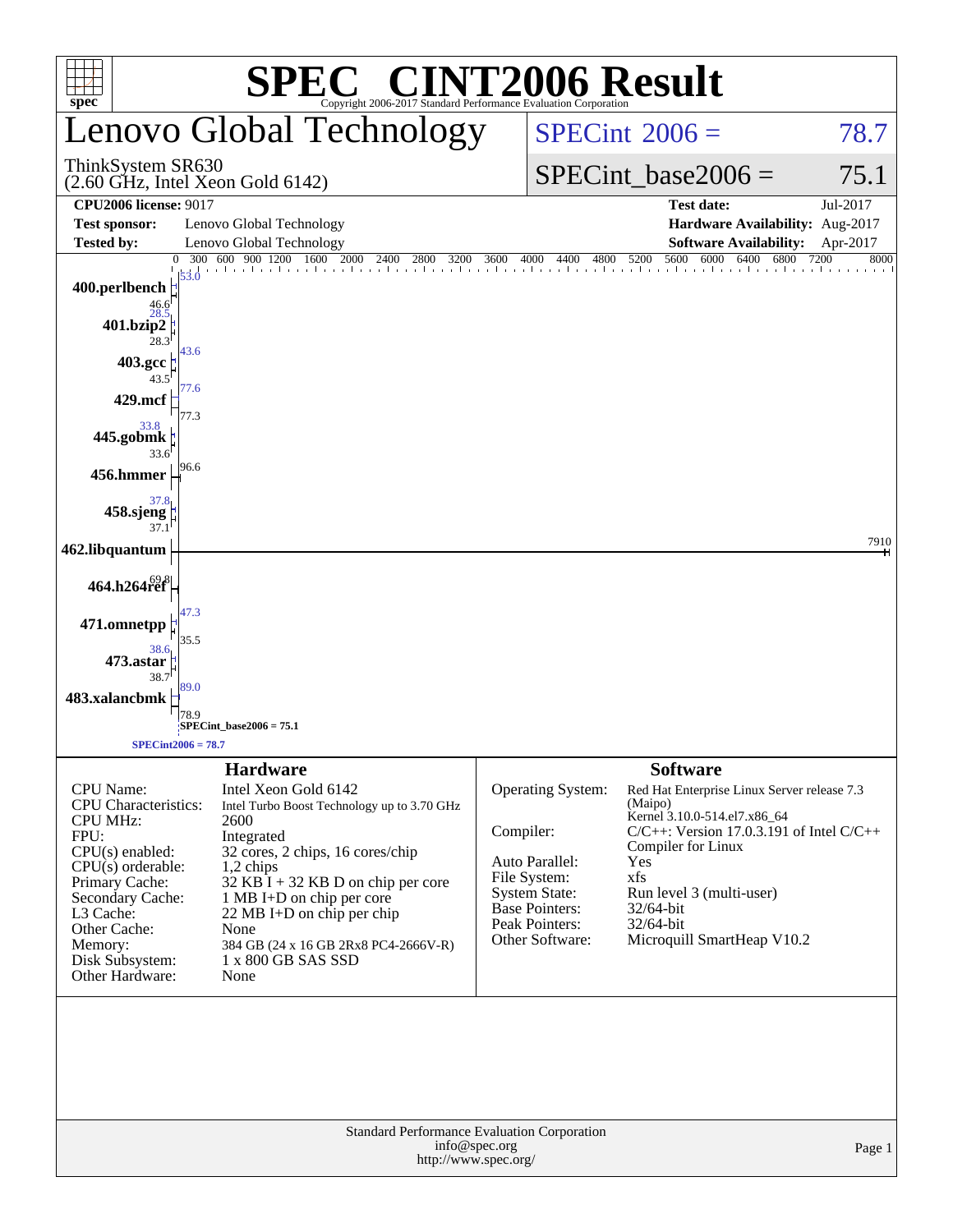

### enovo Global Technology

#### ThinkSystem SR630

(2.60 GHz, Intel Xeon Gold 6142)

 $SPECint2006 = 78.7$  $SPECint2006 = 78.7$ 

#### SPECint base2006 =  $75.1$

**[Test sponsor:](http://www.spec.org/auto/cpu2006/Docs/result-fields.html#Testsponsor)** Lenovo Global Technology **[Hardware Availability:](http://www.spec.org/auto/cpu2006/Docs/result-fields.html#HardwareAvailability)** Aug-2017

**[CPU2006 license:](http://www.spec.org/auto/cpu2006/Docs/result-fields.html#CPU2006license)** 9017 **[Test date:](http://www.spec.org/auto/cpu2006/Docs/result-fields.html#Testdate)** Jul-2017 **[Tested by:](http://www.spec.org/auto/cpu2006/Docs/result-fields.html#Testedby)** Lenovo Global Technology **[Software Availability:](http://www.spec.org/auto/cpu2006/Docs/result-fields.html#SoftwareAvailability)** Apr-2017

#### **[Results Table](http://www.spec.org/auto/cpu2006/Docs/result-fields.html#ResultsTable)**

|                                                                                                          | <b>Base</b>    |              |                |              |                |       | <b>Peak</b>    |              |                |              |                |              |
|----------------------------------------------------------------------------------------------------------|----------------|--------------|----------------|--------------|----------------|-------|----------------|--------------|----------------|--------------|----------------|--------------|
| <b>Benchmark</b>                                                                                         | <b>Seconds</b> | <b>Ratio</b> | <b>Seconds</b> | <b>Ratio</b> | <b>Seconds</b> | Ratio | <b>Seconds</b> | <b>Ratio</b> | <b>Seconds</b> | <b>Ratio</b> | <b>Seconds</b> | <b>Ratio</b> |
| $ 400$ .perlbench                                                                                        | 209            | 46.7         | 210            | 46.5         | 210            | 46.6  | 184            | 53.0         | 184            | 53.0         | 185            | 52.9         |
| 401.bzip2                                                                                                | 341            | 28.3         | 341            | 28.3         | 341            | 28.3  | 338            | 28.5         | 339            | 28.5         | 338            | 28.5         |
| $403.\text{gcc}$                                                                                         | 185            | 43.6         | 185            | 43.5         | 186            | 43.4  | 185            | 43.6         | 185            | 43.6         | 184            | 43.7         |
| $429$ .mcf                                                                                               | 118            | 77.3         | 120            | 75.8         | 117            | 78.2  | 117            | 77.7         | 118            | 77.6         | 118            | 77.4         |
| $445$ .gobmk                                                                                             | 313            | 33.5         | 312            | 33.6         | 312            | 33.6  | 310            | 33.8         | 310            | 33.8         | 310            | 33.8         |
| $456.$ hmmer                                                                                             | 96.6           | 96.6         | 96.5           | 96.7         | 96.8           | 96.4  | 96.6           | 96.6         | 96.5           | 96.7         | 96.8           | 96.4         |
| $458$ .sjeng                                                                                             | 326            | 37.1         | 326            | 37.1         | 326            | 37.1  | 320            | 37.8         | 320            | 37.8         | 320            | 37.8         |
| 462.libquantum                                                                                           | 2.62           | 7910         | 2.60           | 7960         | 2.62           | 7910  | 2.62           | 7910         | 2.60           | 7960         | 2.62           | 7910         |
| 464.h264ref                                                                                              | 317            | 69.7         | 317            | 69.8         | 317            | 69.8  | 317            | 69.7         | 317            | 69.8         | 317            | 69.8         |
| 471.omnetpp                                                                                              | 176            | 35.5         | 177            | 35.3         | 176            | 35.5  | 132            | 47.4         | 132            | 47.2         | 132            | 47.3         |
| $473$ . astar                                                                                            | 182            | 38.7         | 181            | 38.7         | 181            | 38.8  | 181            | 38.7         | 182            | 38.6         | 182            | 38.6         |
| 483.xalancbmk                                                                                            | 87.5           | 78.9         | 87.5           | 78.9         | 87.4           | 79.0  | 77.7           | 88.9         | 77.5           | 89.0         | 77.3           | 89.2         |
| Results appear in the order in which they were run. Bold underlined text indicates a median measurement. |                |              |                |              |                |       |                |              |                |              |                |              |

#### **[Submit Notes](http://www.spec.org/auto/cpu2006/Docs/result-fields.html#SubmitNotes)**

The config file option 'submit' was used.

#### **[Operating System Notes](http://www.spec.org/auto/cpu2006/Docs/result-fields.html#OperatingSystemNotes)**

Stack size set to unlimited using "ulimit -s unlimited"

#### **[Platform Notes](http://www.spec.org/auto/cpu2006/Docs/result-fields.html#PlatformNotes)**

Standard Performance Evaluation Corporation [info@spec.org](mailto:info@spec.org) BIOS configuration: Choose Operating Mode set to Maximum Performance Hyper-Threading set to Disable Stale AtoS set to Enable LLC dead line alloc set to Disable Sysinfo program /home/cpu2006-1.2-ic17.0u3/config/sysinfo.rev6993 Revision 6993 of 2015-11-06 (b5e8d4b4eb51ed28d7f98696cbe290c1) running on localhost.localdomain Fri Jul 7 17:23:58 2017 This section contains SUT (System Under Test) info as seen by some common utilities. To remove or add to this section, see: <http://www.spec.org/cpu2006/Docs/config.html#sysinfo> From /proc/cpuinfo model name : Intel(R) Xeon(R) Gold 6142 CPU @ 2.60GHz 2 "physical id"s (chips) 32 "processors" cores, siblings (Caution: counting these is hw and system dependent. The following excerpts from /proc/cpuinfo might not be reliable. Use with Continued on next page

<http://www.spec.org/>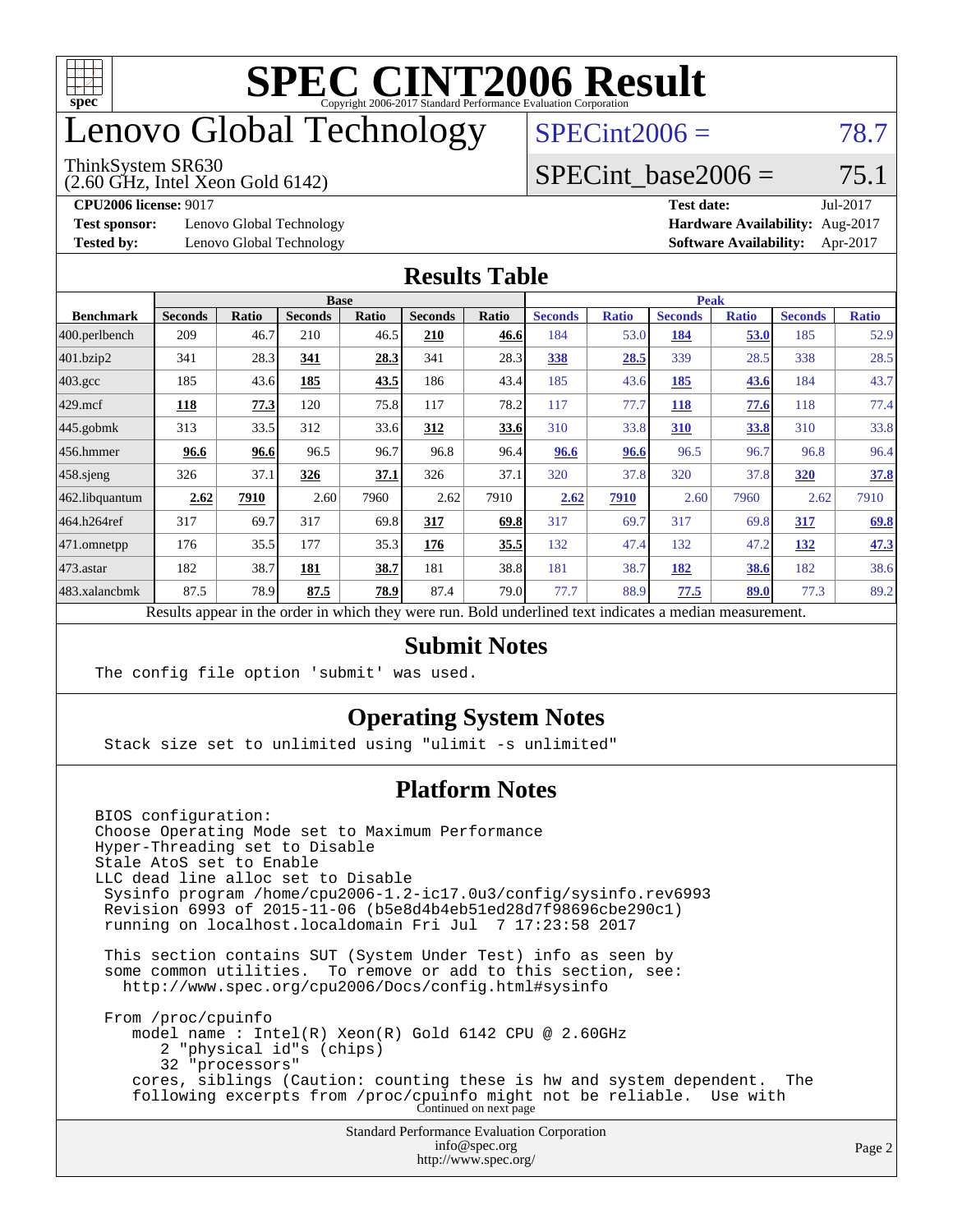

### enovo Global Technology

ThinkSystem SR630

(2.60 GHz, Intel Xeon Gold 6142)

 $SPECint2006 = 78.7$  $SPECint2006 = 78.7$ 

Page 3

SPECint base2006 =  $75.1$ 

**[Test sponsor:](http://www.spec.org/auto/cpu2006/Docs/result-fields.html#Testsponsor)** Lenovo Global Technology **[Hardware Availability:](http://www.spec.org/auto/cpu2006/Docs/result-fields.html#HardwareAvailability)** Aug-2017 **[Tested by:](http://www.spec.org/auto/cpu2006/Docs/result-fields.html#Testedby)** Lenovo Global Technology **[Software Availability:](http://www.spec.org/auto/cpu2006/Docs/result-fields.html#SoftwareAvailability)** Apr-2017

**[CPU2006 license:](http://www.spec.org/auto/cpu2006/Docs/result-fields.html#CPU2006license)** 9017 **[Test date:](http://www.spec.org/auto/cpu2006/Docs/result-fields.html#Testdate)** Jul-2017

#### **[Platform Notes \(Continued\)](http://www.spec.org/auto/cpu2006/Docs/result-fields.html#PlatformNotes)**

Standard Performance Evaluation Corporation [info@spec.org](mailto:info@spec.org) caution.) cpu cores : 16 siblings : 16 physical 0: cores 0 1 2 3 4 5 6 7 8 9 10 11 12 13 14 15 physical 1: cores 0 1 2 3 4 5 6 7 8 9 10 11 12 13 14 15 cache size : 22528 KB From /proc/meminfo MemTotal: 395896088 kB HugePages\_Total: 0<br>Hugepagesize: 2048 kB Hugepagesize: From /etc/\*release\* /etc/\*version\* os-release: NAME="Red Hat Enterprise Linux Server" VERSION="7.3 (Maipo)" ID="rhel" ID\_LIKE="fedora" VERSION\_ID="7.3" PRETTY\_NAME="Red Hat Enterprise Linux Server 7.3 (Maipo)" ANSI\_COLOR="0;31" CPE\_NAME="cpe:/o:redhat:enterprise\_linux:7.3:GA:server" redhat-release: Red Hat Enterprise Linux Server release 7.3 (Maipo) system-release: Red Hat Enterprise Linux Server release 7.3 (Maipo) system-release-cpe: cpe:/o:redhat:enterprise\_linux:7.3:ga:server uname -a: Linux localhost.localdomain 3.10.0-514.el7.x86\_64 #1 SMP Wed Oct 19 11:24:13 EDT 2016 x86\_64 x86\_64 x86\_64 GNU/Linux run-level 3 Jul 7 17:23 SPEC is set to: /home/cpu2006-1.2-ic17.0u3 Filesystem Type Size Used Avail Use% Mounted on<br>
/dev/sdb3 xfs 743G 11G 733G 2% / /dev/sdb3 xfs 743G 11G 733G 2% / Additional information from dmidecode: Warning: Use caution when you interpret this section. The 'dmidecode' program reads system data which is "intended to allow hardware to be accurately determined", but the intent may not be met, as there are frequent changes to hardware, firmware, and the "DMTF SMBIOS" standard. BIOS Lenovo -[IVE109Q-1.00]- 06/28/2017 Memory: 24x Samsung M393A2K43BB1-CTD 16 GB 2 rank 2666 MHz (End of data from sysinfo program)

<http://www.spec.org/>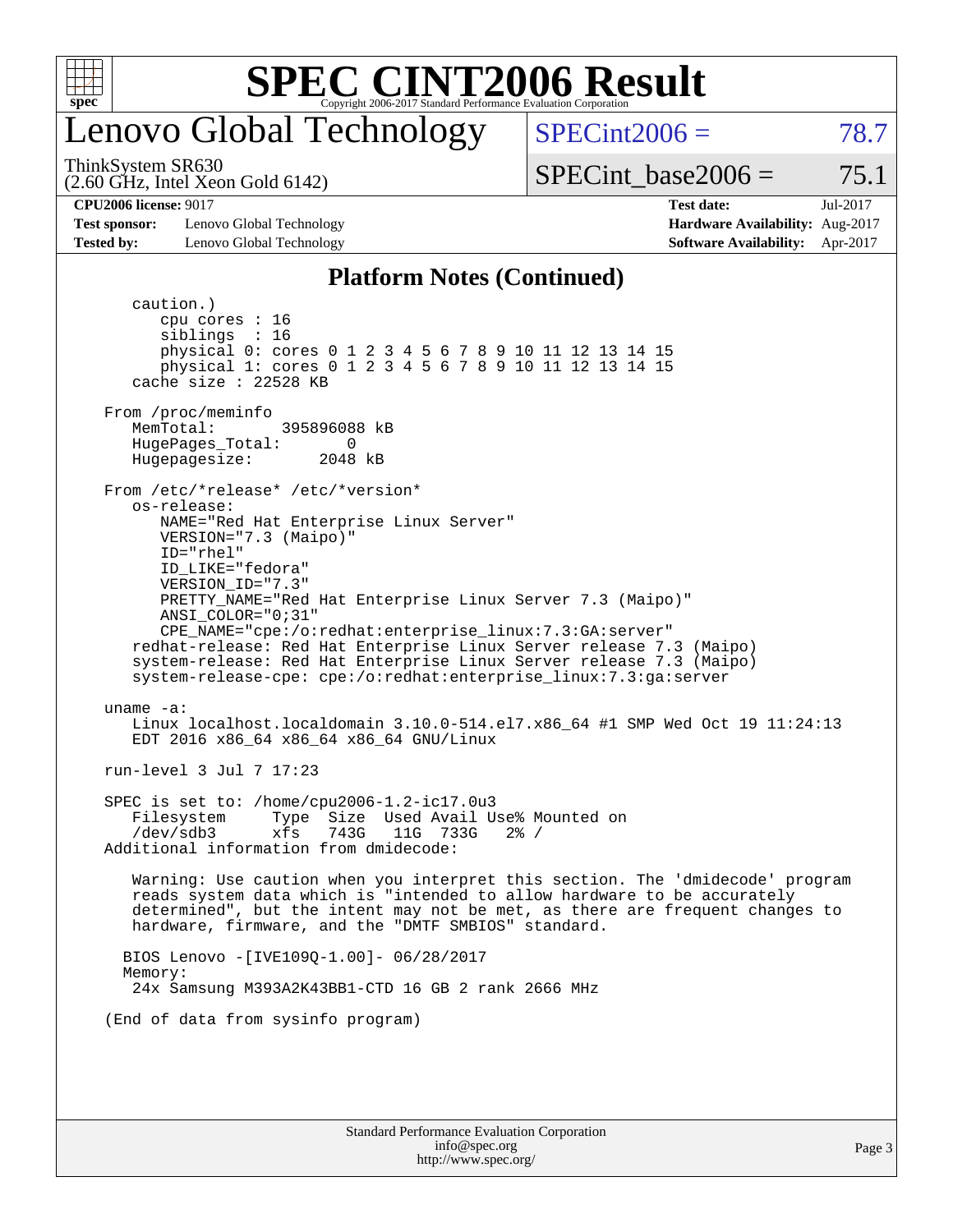

### enovo Global Technology

 $SPECint2006 = 78.7$  $SPECint2006 = 78.7$ 

ThinkSystem SR630

(2.60 GHz, Intel Xeon Gold 6142)

SPECint base2006 =  $75.1$ 

**[Test sponsor:](http://www.spec.org/auto/cpu2006/Docs/result-fields.html#Testsponsor)** Lenovo Global Technology **[Hardware Availability:](http://www.spec.org/auto/cpu2006/Docs/result-fields.html#HardwareAvailability)** Aug-2017 **[Tested by:](http://www.spec.org/auto/cpu2006/Docs/result-fields.html#Testedby)** Lenovo Global Technology **[Software Availability:](http://www.spec.org/auto/cpu2006/Docs/result-fields.html#SoftwareAvailability)** Apr-2017

**[CPU2006 license:](http://www.spec.org/auto/cpu2006/Docs/result-fields.html#CPU2006license)** 9017 **[Test date:](http://www.spec.org/auto/cpu2006/Docs/result-fields.html#Testdate)** Jul-2017

#### **[General Notes](http://www.spec.org/auto/cpu2006/Docs/result-fields.html#GeneralNotes)**

Environment variables set by runspec before the start of the run: KMP AFFINITY = "granularity=fine, compact,  $0,3$ " LD\_LIBRARY\_PATH = "/home/cpu2006-1.2-ic17.0u3/lib/ia32:/home/cpu2006-1.2-ic17.0u3/lib/intel64:/home/cpu2006-1.2-ic17.0u3/sh10.2" OMP\_NUM\_THREADS = "32"

 Binaries compiled on a system with 1x Intel Core i7-4790 CPU + 32GB RAM memory using Redhat Enterprise Linux 7.2 Transparent Huge Pages enabled by default. Filesystem page cache cleared with: shell invocation of 'sync; echo 3 > /proc/sys/vm/drop\_caches' prior to run

#### **[Base Compiler Invocation](http://www.spec.org/auto/cpu2006/Docs/result-fields.html#BaseCompilerInvocation)**

[C benchmarks](http://www.spec.org/auto/cpu2006/Docs/result-fields.html#Cbenchmarks): [icc -m64](http://www.spec.org/cpu2006/results/res2017q4/cpu2006-20170918-49499.flags.html#user_CCbase_intel_icc_64bit_bda6cc9af1fdbb0edc3795bac97ada53)

[C++ benchmarks:](http://www.spec.org/auto/cpu2006/Docs/result-fields.html#CXXbenchmarks) [icpc -m64](http://www.spec.org/cpu2006/results/res2017q4/cpu2006-20170918-49499.flags.html#user_CXXbase_intel_icpc_64bit_fc66a5337ce925472a5c54ad6a0de310)

#### **[Base Portability Flags](http://www.spec.org/auto/cpu2006/Docs/result-fields.html#BasePortabilityFlags)**

 400.perlbench: [-DSPEC\\_CPU\\_LP64](http://www.spec.org/cpu2006/results/res2017q4/cpu2006-20170918-49499.flags.html#b400.perlbench_basePORTABILITY_DSPEC_CPU_LP64) [-DSPEC\\_CPU\\_LINUX\\_X64](http://www.spec.org/cpu2006/results/res2017q4/cpu2006-20170918-49499.flags.html#b400.perlbench_baseCPORTABILITY_DSPEC_CPU_LINUX_X64) 401.bzip2: [-DSPEC\\_CPU\\_LP64](http://www.spec.org/cpu2006/results/res2017q4/cpu2006-20170918-49499.flags.html#suite_basePORTABILITY401_bzip2_DSPEC_CPU_LP64) 403.gcc: [-DSPEC\\_CPU\\_LP64](http://www.spec.org/cpu2006/results/res2017q4/cpu2006-20170918-49499.flags.html#suite_basePORTABILITY403_gcc_DSPEC_CPU_LP64) 429.mcf: [-DSPEC\\_CPU\\_LP64](http://www.spec.org/cpu2006/results/res2017q4/cpu2006-20170918-49499.flags.html#suite_basePORTABILITY429_mcf_DSPEC_CPU_LP64) 445.gobmk: [-DSPEC\\_CPU\\_LP64](http://www.spec.org/cpu2006/results/res2017q4/cpu2006-20170918-49499.flags.html#suite_basePORTABILITY445_gobmk_DSPEC_CPU_LP64) 456.hmmer: [-DSPEC\\_CPU\\_LP64](http://www.spec.org/cpu2006/results/res2017q4/cpu2006-20170918-49499.flags.html#suite_basePORTABILITY456_hmmer_DSPEC_CPU_LP64) 458.sjeng: [-DSPEC\\_CPU\\_LP64](http://www.spec.org/cpu2006/results/res2017q4/cpu2006-20170918-49499.flags.html#suite_basePORTABILITY458_sjeng_DSPEC_CPU_LP64) 462.libquantum: [-DSPEC\\_CPU\\_LP64](http://www.spec.org/cpu2006/results/res2017q4/cpu2006-20170918-49499.flags.html#suite_basePORTABILITY462_libquantum_DSPEC_CPU_LP64) [-DSPEC\\_CPU\\_LINUX](http://www.spec.org/cpu2006/results/res2017q4/cpu2006-20170918-49499.flags.html#b462.libquantum_baseCPORTABILITY_DSPEC_CPU_LINUX) 464.h264ref: [-DSPEC\\_CPU\\_LP64](http://www.spec.org/cpu2006/results/res2017q4/cpu2006-20170918-49499.flags.html#suite_basePORTABILITY464_h264ref_DSPEC_CPU_LP64) 471.omnetpp: [-DSPEC\\_CPU\\_LP64](http://www.spec.org/cpu2006/results/res2017q4/cpu2006-20170918-49499.flags.html#suite_basePORTABILITY471_omnetpp_DSPEC_CPU_LP64) 473.astar: [-DSPEC\\_CPU\\_LP64](http://www.spec.org/cpu2006/results/res2017q4/cpu2006-20170918-49499.flags.html#suite_basePORTABILITY473_astar_DSPEC_CPU_LP64) 483.xalancbmk: [-DSPEC\\_CPU\\_LP64](http://www.spec.org/cpu2006/results/res2017q4/cpu2006-20170918-49499.flags.html#suite_basePORTABILITY483_xalancbmk_DSPEC_CPU_LP64) [-DSPEC\\_CPU\\_LINUX](http://www.spec.org/cpu2006/results/res2017q4/cpu2006-20170918-49499.flags.html#b483.xalancbmk_baseCXXPORTABILITY_DSPEC_CPU_LINUX)

#### **[Base Optimization Flags](http://www.spec.org/auto/cpu2006/Docs/result-fields.html#BaseOptimizationFlags)**

[C benchmarks](http://www.spec.org/auto/cpu2006/Docs/result-fields.html#Cbenchmarks):

[-xCORE-AVX2](http://www.spec.org/cpu2006/results/res2017q4/cpu2006-20170918-49499.flags.html#user_CCbase_f-xCORE-AVX2) [-ipo](http://www.spec.org/cpu2006/results/res2017q4/cpu2006-20170918-49499.flags.html#user_CCbase_f-ipo) [-O3](http://www.spec.org/cpu2006/results/res2017q4/cpu2006-20170918-49499.flags.html#user_CCbase_f-O3) [-no-prec-div](http://www.spec.org/cpu2006/results/res2017q4/cpu2006-20170918-49499.flags.html#user_CCbase_f-no-prec-div) [-parallel](http://www.spec.org/cpu2006/results/res2017q4/cpu2006-20170918-49499.flags.html#user_CCbase_f-parallel) [-qopt-prefetch](http://www.spec.org/cpu2006/results/res2017q4/cpu2006-20170918-49499.flags.html#user_CCbase_f-qopt-prefetch) [-auto-p32](http://www.spec.org/cpu2006/results/res2017q4/cpu2006-20170918-49499.flags.html#user_CCbase_f-auto-p32)

[C++ benchmarks:](http://www.spec.org/auto/cpu2006/Docs/result-fields.html#CXXbenchmarks)

```
-xCORE-AVX2 -ipo -O3 -no-prec-div -qopt-prefetch -auto-p32
-Wl,-z,muldefs -L/sh10.2 -lsmartheap64
```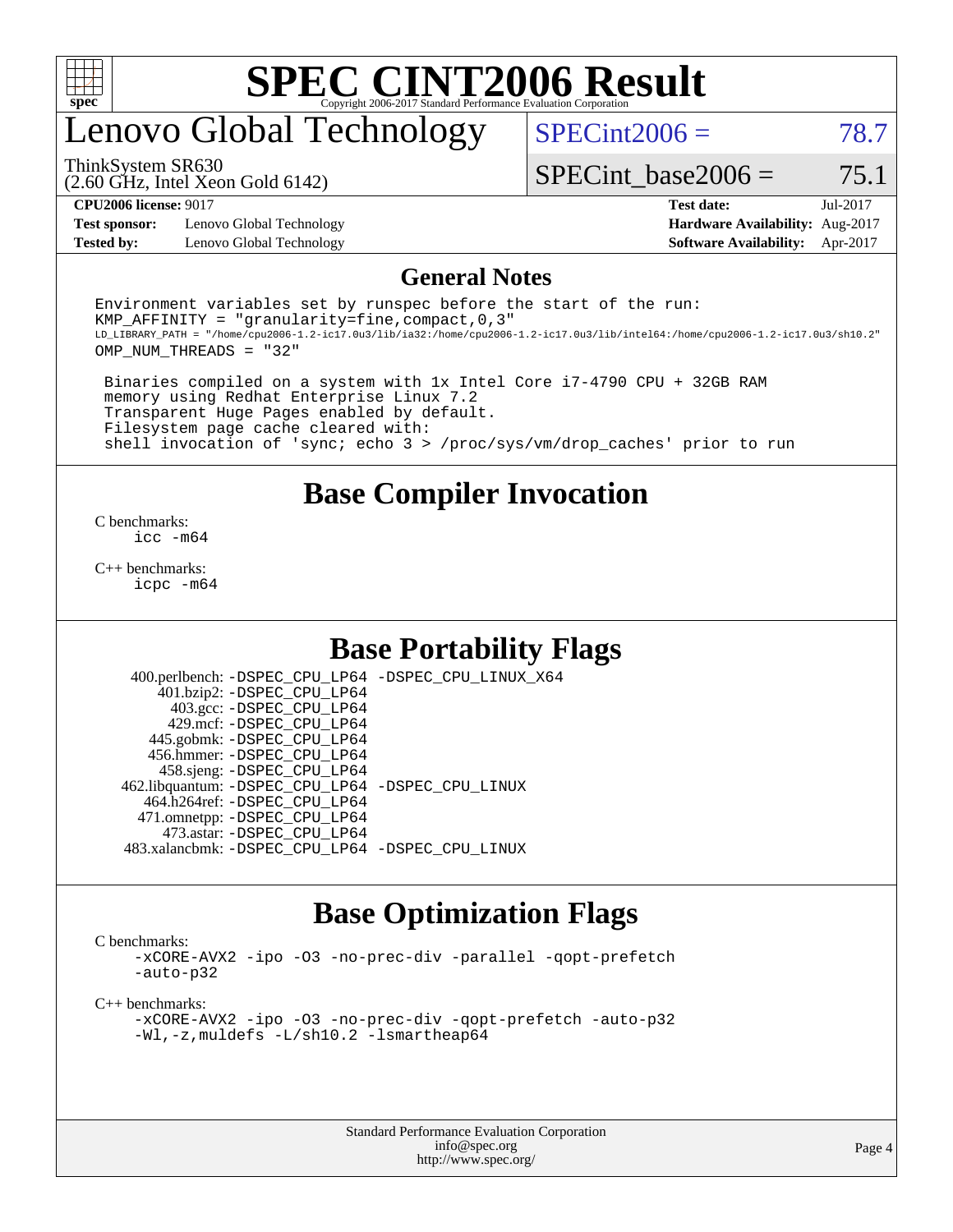

# enovo Global Technology

ThinkSystem SR630

 $SPECint2006 = 78.7$  $SPECint2006 = 78.7$ 

(2.60 GHz, Intel Xeon Gold 6142)

SPECint base2006 =  $75.1$ 

**[Test sponsor:](http://www.spec.org/auto/cpu2006/Docs/result-fields.html#Testsponsor)** Lenovo Global Technology **[Hardware Availability:](http://www.spec.org/auto/cpu2006/Docs/result-fields.html#HardwareAvailability)** Aug-2017 **[Tested by:](http://www.spec.org/auto/cpu2006/Docs/result-fields.html#Testedby)** Lenovo Global Technology **[Software Availability:](http://www.spec.org/auto/cpu2006/Docs/result-fields.html#SoftwareAvailability)** Apr-2017

**[CPU2006 license:](http://www.spec.org/auto/cpu2006/Docs/result-fields.html#CPU2006license)** 9017 **[Test date:](http://www.spec.org/auto/cpu2006/Docs/result-fields.html#Testdate)** Jul-2017

#### **[Base Other Flags](http://www.spec.org/auto/cpu2006/Docs/result-fields.html#BaseOtherFlags)**

[C benchmarks](http://www.spec.org/auto/cpu2006/Docs/result-fields.html#Cbenchmarks):

403.gcc: [-Dalloca=\\_alloca](http://www.spec.org/cpu2006/results/res2017q4/cpu2006-20170918-49499.flags.html#b403.gcc_baseEXTRA_CFLAGS_Dalloca_be3056838c12de2578596ca5467af7f3)

### **[Peak Compiler Invocation](http://www.spec.org/auto/cpu2006/Docs/result-fields.html#PeakCompilerInvocation)**

[C benchmarks \(except as noted below\)](http://www.spec.org/auto/cpu2006/Docs/result-fields.html#Cbenchmarksexceptasnotedbelow):

[icc -m64](http://www.spec.org/cpu2006/results/res2017q4/cpu2006-20170918-49499.flags.html#user_CCpeak_intel_icc_64bit_bda6cc9af1fdbb0edc3795bac97ada53)

400.perlbench: [icc -m32 -L/opt/intel/compilers\\_and\\_libraries\\_2017/linux/lib/ia32](http://www.spec.org/cpu2006/results/res2017q4/cpu2006-20170918-49499.flags.html#user_peakCCLD400_perlbench_intel_icc_c29f3ff5a7ed067b11e4ec10a03f03ae)

445.gobmk: [icc -m32 -L/opt/intel/compilers\\_and\\_libraries\\_2017/linux/lib/ia32](http://www.spec.org/cpu2006/results/res2017q4/cpu2006-20170918-49499.flags.html#user_peakCCLD445_gobmk_intel_icc_c29f3ff5a7ed067b11e4ec10a03f03ae)

[C++ benchmarks \(except as noted below\):](http://www.spec.org/auto/cpu2006/Docs/result-fields.html#CXXbenchmarksexceptasnotedbelow)

[icc -m32 -L/opt/intel/compilers\\_and\\_libraries\\_2017/linux/lib/ia32](http://www.spec.org/cpu2006/results/res2017q4/cpu2006-20170918-49499.flags.html#user_CXXpeak_intel_icc_c29f3ff5a7ed067b11e4ec10a03f03ae)

473.astar: [icpc -m64](http://www.spec.org/cpu2006/results/res2017q4/cpu2006-20170918-49499.flags.html#user_peakCXXLD473_astar_intel_icpc_64bit_fc66a5337ce925472a5c54ad6a0de310)

#### **[Peak Portability Flags](http://www.spec.org/auto/cpu2006/Docs/result-fields.html#PeakPortabilityFlags)**

 400.perlbench: [-D\\_FILE\\_OFFSET\\_BITS=64](http://www.spec.org/cpu2006/results/res2017q4/cpu2006-20170918-49499.flags.html#user_peakPORTABILITY400_perlbench_file_offset_bits_64_438cf9856305ebd76870a2c6dc2689ab) [-DSPEC\\_CPU\\_LINUX\\_IA32](http://www.spec.org/cpu2006/results/res2017q4/cpu2006-20170918-49499.flags.html#b400.perlbench_peakCPORTABILITY_DSPEC_CPU_LINUX_IA32) 401.bzip2: [-DSPEC\\_CPU\\_LP64](http://www.spec.org/cpu2006/results/res2017q4/cpu2006-20170918-49499.flags.html#suite_peakPORTABILITY401_bzip2_DSPEC_CPU_LP64) 403.gcc: [-DSPEC\\_CPU\\_LP64](http://www.spec.org/cpu2006/results/res2017q4/cpu2006-20170918-49499.flags.html#suite_peakPORTABILITY403_gcc_DSPEC_CPU_LP64) 429.mcf: [-DSPEC\\_CPU\\_LP64](http://www.spec.org/cpu2006/results/res2017q4/cpu2006-20170918-49499.flags.html#suite_peakPORTABILITY429_mcf_DSPEC_CPU_LP64) 445.gobmk: [-D\\_FILE\\_OFFSET\\_BITS=64](http://www.spec.org/cpu2006/results/res2017q4/cpu2006-20170918-49499.flags.html#user_peakPORTABILITY445_gobmk_file_offset_bits_64_438cf9856305ebd76870a2c6dc2689ab) 456.hmmer: [-DSPEC\\_CPU\\_LP64](http://www.spec.org/cpu2006/results/res2017q4/cpu2006-20170918-49499.flags.html#suite_peakPORTABILITY456_hmmer_DSPEC_CPU_LP64) 458.sjeng: [-DSPEC\\_CPU\\_LP64](http://www.spec.org/cpu2006/results/res2017q4/cpu2006-20170918-49499.flags.html#suite_peakPORTABILITY458_sjeng_DSPEC_CPU_LP64) 462.libquantum: [-DSPEC\\_CPU\\_LP64](http://www.spec.org/cpu2006/results/res2017q4/cpu2006-20170918-49499.flags.html#suite_peakPORTABILITY462_libquantum_DSPEC_CPU_LP64) [-DSPEC\\_CPU\\_LINUX](http://www.spec.org/cpu2006/results/res2017q4/cpu2006-20170918-49499.flags.html#b462.libquantum_peakCPORTABILITY_DSPEC_CPU_LINUX) 464.h264ref: [-DSPEC\\_CPU\\_LP64](http://www.spec.org/cpu2006/results/res2017q4/cpu2006-20170918-49499.flags.html#suite_peakPORTABILITY464_h264ref_DSPEC_CPU_LP64) 471.omnetpp: [-D\\_FILE\\_OFFSET\\_BITS=64](http://www.spec.org/cpu2006/results/res2017q4/cpu2006-20170918-49499.flags.html#user_peakPORTABILITY471_omnetpp_file_offset_bits_64_438cf9856305ebd76870a2c6dc2689ab) 473.astar: [-DSPEC\\_CPU\\_LP64](http://www.spec.org/cpu2006/results/res2017q4/cpu2006-20170918-49499.flags.html#suite_peakPORTABILITY473_astar_DSPEC_CPU_LP64) 483.xalancbmk: [-D\\_FILE\\_OFFSET\\_BITS=64](http://www.spec.org/cpu2006/results/res2017q4/cpu2006-20170918-49499.flags.html#user_peakPORTABILITY483_xalancbmk_file_offset_bits_64_438cf9856305ebd76870a2c6dc2689ab) [-DSPEC\\_CPU\\_LINUX](http://www.spec.org/cpu2006/results/res2017q4/cpu2006-20170918-49499.flags.html#b483.xalancbmk_peakCXXPORTABILITY_DSPEC_CPU_LINUX)

#### **[Peak Optimization Flags](http://www.spec.org/auto/cpu2006/Docs/result-fields.html#PeakOptimizationFlags)**

[C benchmarks](http://www.spec.org/auto/cpu2006/Docs/result-fields.html#Cbenchmarks):

 400.perlbench: [-prof-gen](http://www.spec.org/cpu2006/results/res2017q4/cpu2006-20170918-49499.flags.html#user_peakPASS1_CFLAGSPASS1_LDCFLAGS400_perlbench_prof_gen_e43856698f6ca7b7e442dfd80e94a8fc)(pass 1) [-prof-use](http://www.spec.org/cpu2006/results/res2017q4/cpu2006-20170918-49499.flags.html#user_peakPASS2_CFLAGSPASS2_LDCFLAGS400_perlbench_prof_use_bccf7792157ff70d64e32fe3e1250b55)(pass 2) [-xCORE-AVX2](http://www.spec.org/cpu2006/results/res2017q4/cpu2006-20170918-49499.flags.html#user_peakPASS2_CFLAGSPASS2_LDCFLAGS400_perlbench_f-xCORE-AVX2)(pass 2) [-par-num-threads=1](http://www.spec.org/cpu2006/results/res2017q4/cpu2006-20170918-49499.flags.html#user_peakPASS1_CFLAGSPASS1_LDCFLAGS400_perlbench_par_num_threads_786a6ff141b4e9e90432e998842df6c2)(pass 1) [-ipo](http://www.spec.org/cpu2006/results/res2017q4/cpu2006-20170918-49499.flags.html#user_peakPASS2_CFLAGSPASS2_LDCFLAGS400_perlbench_f-ipo)(pass 2) [-O3](http://www.spec.org/cpu2006/results/res2017q4/cpu2006-20170918-49499.flags.html#user_peakPASS2_CFLAGSPASS2_LDCFLAGS400_perlbench_f-O3)(pass 2) [-no-prec-div](http://www.spec.org/cpu2006/results/res2017q4/cpu2006-20170918-49499.flags.html#user_peakPASS2_CFLAGSPASS2_LDCFLAGS400_perlbench_f-no-prec-div)(pass 2) [-qopt-prefetch](http://www.spec.org/cpu2006/results/res2017q4/cpu2006-20170918-49499.flags.html#user_peakCOPTIMIZE400_perlbench_f-qopt-prefetch)

 401.bzip2: [-prof-gen](http://www.spec.org/cpu2006/results/res2017q4/cpu2006-20170918-49499.flags.html#user_peakPASS1_CFLAGSPASS1_LDCFLAGS401_bzip2_prof_gen_e43856698f6ca7b7e442dfd80e94a8fc)(pass 1) [-prof-use](http://www.spec.org/cpu2006/results/res2017q4/cpu2006-20170918-49499.flags.html#user_peakPASS2_CFLAGSPASS2_LDCFLAGS401_bzip2_prof_use_bccf7792157ff70d64e32fe3e1250b55)(pass 2) [-xCORE-AVX2](http://www.spec.org/cpu2006/results/res2017q4/cpu2006-20170918-49499.flags.html#user_peakPASS2_CFLAGSPASS2_LDCFLAGS401_bzip2_f-xCORE-AVX2)(pass 2)  $-par-num-threads=1(pass 1) -ipo(pass 2) -O3(pass 2)$  $-par-num-threads=1(pass 1) -ipo(pass 2) -O3(pass 2)$  $-par-num-threads=1(pass 1) -ipo(pass 2) -O3(pass 2)$  $-par-num-threads=1(pass 1) -ipo(pass 2) -O3(pass 2)$  $-par-num-threads=1(pass 1) -ipo(pass 2) -O3(pass 2)$  $-par-num-threads=1(pass 1) -ipo(pass 2) -O3(pass 2)$ [-no-prec-div](http://www.spec.org/cpu2006/results/res2017q4/cpu2006-20170918-49499.flags.html#user_peakCOPTIMIZEPASS2_CFLAGSPASS2_LDCFLAGS401_bzip2_f-no-prec-div) [-auto-ilp32](http://www.spec.org/cpu2006/results/res2017q4/cpu2006-20170918-49499.flags.html#user_peakCOPTIMIZE401_bzip2_f-auto-ilp32) [-qopt-prefetch](http://www.spec.org/cpu2006/results/res2017q4/cpu2006-20170918-49499.flags.html#user_peakCOPTIMIZE401_bzip2_f-qopt-prefetch)

Continued on next page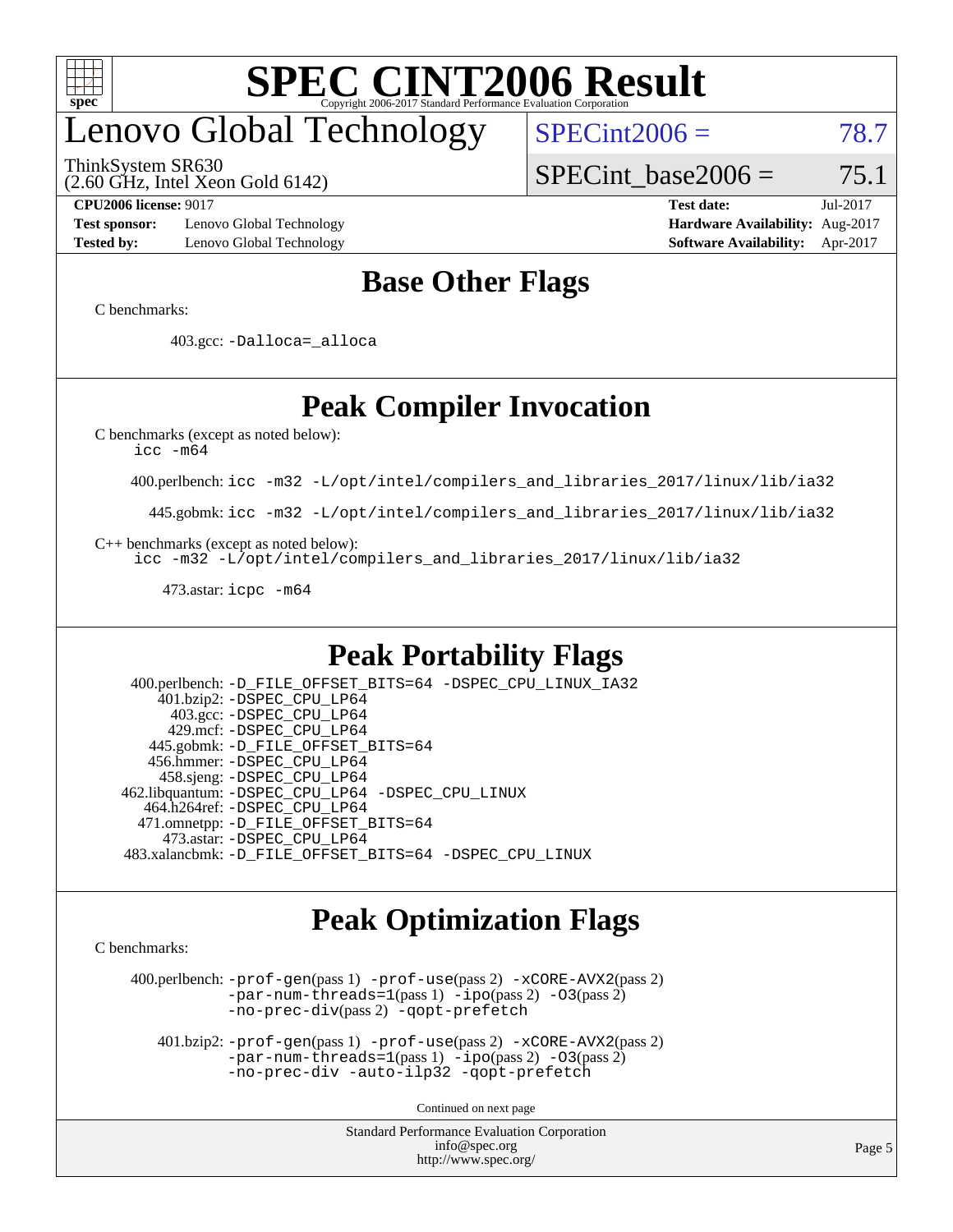

# enovo Global Technology

ThinkSystem SR630

 $SPECint2006 = 78.7$  $SPECint2006 = 78.7$ 

(2.60 GHz, Intel Xeon Gold 6142)

SPECint base2006 =  $75.1$ 

**[Test sponsor:](http://www.spec.org/auto/cpu2006/Docs/result-fields.html#Testsponsor)** Lenovo Global Technology **[Hardware Availability:](http://www.spec.org/auto/cpu2006/Docs/result-fields.html#HardwareAvailability)** Aug-2017 **[Tested by:](http://www.spec.org/auto/cpu2006/Docs/result-fields.html#Testedby)** Lenovo Global Technology **[Software Availability:](http://www.spec.org/auto/cpu2006/Docs/result-fields.html#SoftwareAvailability)** Apr-2017

**[CPU2006 license:](http://www.spec.org/auto/cpu2006/Docs/result-fields.html#CPU2006license)** 9017 **[Test date:](http://www.spec.org/auto/cpu2006/Docs/result-fields.html#Testdate)** Jul-2017

### **[Peak Optimization Flags \(Continued\)](http://www.spec.org/auto/cpu2006/Docs/result-fields.html#PeakOptimizationFlags)**

 403.gcc: [-xCORE-AVX2](http://www.spec.org/cpu2006/results/res2017q4/cpu2006-20170918-49499.flags.html#user_peakOPTIMIZE403_gcc_f-xCORE-AVX2) [-ipo](http://www.spec.org/cpu2006/results/res2017q4/cpu2006-20170918-49499.flags.html#user_peakOPTIMIZE403_gcc_f-ipo) [-O3](http://www.spec.org/cpu2006/results/res2017q4/cpu2006-20170918-49499.flags.html#user_peakOPTIMIZE403_gcc_f-O3) [-no-prec-div](http://www.spec.org/cpu2006/results/res2017q4/cpu2006-20170918-49499.flags.html#user_peakOPTIMIZE403_gcc_f-no-prec-div) [-inline-calloc](http://www.spec.org/cpu2006/results/res2017q4/cpu2006-20170918-49499.flags.html#user_peakCOPTIMIZE403_gcc_f-inline-calloc) [-qopt-malloc-options=3](http://www.spec.org/cpu2006/results/res2017q4/cpu2006-20170918-49499.flags.html#user_peakCOPTIMIZE403_gcc_f-qopt-malloc-options_0fcb435012e78f27d57f473818e45fe4) [-auto-ilp32](http://www.spec.org/cpu2006/results/res2017q4/cpu2006-20170918-49499.flags.html#user_peakCOPTIMIZE403_gcc_f-auto-ilp32) 429.mcf: [-xCORE-AVX2](http://www.spec.org/cpu2006/results/res2017q4/cpu2006-20170918-49499.flags.html#user_peakOPTIMIZE429_mcf_f-xCORE-AVX2) [-ipo](http://www.spec.org/cpu2006/results/res2017q4/cpu2006-20170918-49499.flags.html#user_peakOPTIMIZE429_mcf_f-ipo) [-O3](http://www.spec.org/cpu2006/results/res2017q4/cpu2006-20170918-49499.flags.html#user_peakOPTIMIZE429_mcf_f-O3) [-no-prec-div](http://www.spec.org/cpu2006/results/res2017q4/cpu2006-20170918-49499.flags.html#user_peakOPTIMIZE429_mcf_f-no-prec-div) [-parallel](http://www.spec.org/cpu2006/results/res2017q4/cpu2006-20170918-49499.flags.html#user_peakCOPTIMIZE429_mcf_f-parallel) [-qopt-prefetch](http://www.spec.org/cpu2006/results/res2017q4/cpu2006-20170918-49499.flags.html#user_peakCOPTIMIZE429_mcf_f-qopt-prefetch) [-auto-p32](http://www.spec.org/cpu2006/results/res2017q4/cpu2006-20170918-49499.flags.html#user_peakCOPTIMIZE429_mcf_f-auto-p32) 445.gobmk: [-prof-gen](http://www.spec.org/cpu2006/results/res2017q4/cpu2006-20170918-49499.flags.html#user_peakPASS1_CFLAGSPASS1_LDCFLAGS445_gobmk_prof_gen_e43856698f6ca7b7e442dfd80e94a8fc)(pass 1) [-prof-use](http://www.spec.org/cpu2006/results/res2017q4/cpu2006-20170918-49499.flags.html#user_peakPASS2_CFLAGSPASS2_LDCFLAGS445_gobmk_prof_use_bccf7792157ff70d64e32fe3e1250b55)(pass 2) [-xCORE-AVX2](http://www.spec.org/cpu2006/results/res2017q4/cpu2006-20170918-49499.flags.html#user_peakPASS2_CFLAGSPASS2_LDCFLAGS445_gobmk_f-xCORE-AVX2)(pass 2)  $-par-num-threads=1(pass 1) -ipo(pass 2) -O3(pass 2)$  $-par-num-threads=1(pass 1) -ipo(pass 2) -O3(pass 2)$  $-par-num-threads=1(pass 1) -ipo(pass 2) -O3(pass 2)$  $-par-num-threads=1(pass 1) -ipo(pass 2) -O3(pass 2)$  $-par-num-threads=1(pass 1) -ipo(pass 2) -O3(pass 2)$  $-par-num-threads=1(pass 1) -ipo(pass 2) -O3(pass 2)$ [-no-prec-div](http://www.spec.org/cpu2006/results/res2017q4/cpu2006-20170918-49499.flags.html#user_peakPASS2_CFLAGSPASS2_LDCFLAGS445_gobmk_f-no-prec-div)(pass 2) 456.hmmer: basepeak = yes 458.sjeng: [-prof-gen](http://www.spec.org/cpu2006/results/res2017q4/cpu2006-20170918-49499.flags.html#user_peakPASS1_CFLAGSPASS1_LDCFLAGS458_sjeng_prof_gen_e43856698f6ca7b7e442dfd80e94a8fc)(pass 1) [-prof-use](http://www.spec.org/cpu2006/results/res2017q4/cpu2006-20170918-49499.flags.html#user_peakPASS2_CFLAGSPASS2_LDCFLAGS458_sjeng_prof_use_bccf7792157ff70d64e32fe3e1250b55)(pass 2) [-xCORE-AVX2](http://www.spec.org/cpu2006/results/res2017q4/cpu2006-20170918-49499.flags.html#user_peakPASS2_CFLAGSPASS2_LDCFLAGS458_sjeng_f-xCORE-AVX2)(pass 2) [-par-num-threads=1](http://www.spec.org/cpu2006/results/res2017q4/cpu2006-20170918-49499.flags.html#user_peakPASS1_CFLAGSPASS1_LDCFLAGS458_sjeng_par_num_threads_786a6ff141b4e9e90432e998842df6c2)(pass 1) [-ipo](http://www.spec.org/cpu2006/results/res2017q4/cpu2006-20170918-49499.flags.html#user_peakPASS2_CFLAGSPASS2_LDCFLAGS458_sjeng_f-ipo)(pass 2) [-O3](http://www.spec.org/cpu2006/results/res2017q4/cpu2006-20170918-49499.flags.html#user_peakPASS2_CFLAGSPASS2_LDCFLAGS458_sjeng_f-O3)(pass 2) [-no-prec-div](http://www.spec.org/cpu2006/results/res2017q4/cpu2006-20170918-49499.flags.html#user_peakPASS2_CFLAGSPASS2_LDCFLAGS458_sjeng_f-no-prec-div)(pass 2) [-unroll4](http://www.spec.org/cpu2006/results/res2017q4/cpu2006-20170918-49499.flags.html#user_peakCOPTIMIZE458_sjeng_f-unroll_4e5e4ed65b7fd20bdcd365bec371b81f)  $462$ .libquantum: basepeak = yes  $464.h264$ ref: basepeak = yes [C++ benchmarks:](http://www.spec.org/auto/cpu2006/Docs/result-fields.html#CXXbenchmarks) 471.omnetpp: [-prof-gen](http://www.spec.org/cpu2006/results/res2017q4/cpu2006-20170918-49499.flags.html#user_peakPASS1_CXXFLAGSPASS1_LDCXXFLAGS471_omnetpp_prof_gen_e43856698f6ca7b7e442dfd80e94a8fc)(pass 1) [-prof-use](http://www.spec.org/cpu2006/results/res2017q4/cpu2006-20170918-49499.flags.html#user_peakPASS2_CXXFLAGSPASS2_LDCXXFLAGS471_omnetpp_prof_use_bccf7792157ff70d64e32fe3e1250b55)(pass 2) [-xCORE-AVX2](http://www.spec.org/cpu2006/results/res2017q4/cpu2006-20170918-49499.flags.html#user_peakPASS2_CXXFLAGSPASS2_LDCXXFLAGS471_omnetpp_f-xCORE-AVX2)(pass 2)  $-par-num-threads=1(pass 1) -ipo(pass 2) -O3(pass 2)$  $-par-num-threads=1(pass 1) -ipo(pass 2) -O3(pass 2)$  $-par-num-threads=1(pass 1) -ipo(pass 2) -O3(pass 2)$  $-par-num-threads=1(pass 1) -ipo(pass 2) -O3(pass 2)$  $-par-num-threads=1(pass 1) -ipo(pass 2) -O3(pass 2)$  $-par-num-threads=1(pass 1) -ipo(pass 2) -O3(pass 2)$ [-no-prec-div](http://www.spec.org/cpu2006/results/res2017q4/cpu2006-20170918-49499.flags.html#user_peakPASS2_CXXFLAGSPASS2_LDCXXFLAGS471_omnetpp_f-no-prec-div)(pass 2) [-qopt-ra-region-strategy=block](http://www.spec.org/cpu2006/results/res2017q4/cpu2006-20170918-49499.flags.html#user_peakCXXOPTIMIZE471_omnetpp_f-qopt-ra-region-strategy_0f7b543d62da454b380160c0e3b28f94) [-Wl,-z,muldefs](http://www.spec.org/cpu2006/results/res2017q4/cpu2006-20170918-49499.flags.html#user_peakEXTRA_LDFLAGS471_omnetpp_link_force_multiple1_74079c344b956b9658436fd1b6dd3a8a) [-L/sh10.2 -lsmartheap](http://www.spec.org/cpu2006/results/res2017q4/cpu2006-20170918-49499.flags.html#user_peakEXTRA_LIBS471_omnetpp_SmartHeap_b831f2d313e2fffa6dfe3f00ffc1f1c0) 473.astar: [-xCORE-AVX2](http://www.spec.org/cpu2006/results/res2017q4/cpu2006-20170918-49499.flags.html#user_peakOPTIMIZE473_astar_f-xCORE-AVX2) [-ipo](http://www.spec.org/cpu2006/results/res2017q4/cpu2006-20170918-49499.flags.html#user_peakOPTIMIZE473_astar_f-ipo) [-O3](http://www.spec.org/cpu2006/results/res2017q4/cpu2006-20170918-49499.flags.html#user_peakOPTIMIZE473_astar_f-O3) [-no-prec-div](http://www.spec.org/cpu2006/results/res2017q4/cpu2006-20170918-49499.flags.html#user_peakOPTIMIZE473_astar_f-no-prec-div) [-qopt-prefetch](http://www.spec.org/cpu2006/results/res2017q4/cpu2006-20170918-49499.flags.html#user_peakCXXOPTIMIZE473_astar_f-qopt-prefetch) [-auto-p32](http://www.spec.org/cpu2006/results/res2017q4/cpu2006-20170918-49499.flags.html#user_peakCXXOPTIMIZE473_astar_f-auto-p32) [-Wl,-z,muldefs](http://www.spec.org/cpu2006/results/res2017q4/cpu2006-20170918-49499.flags.html#user_peakEXTRA_LDFLAGS473_astar_link_force_multiple1_74079c344b956b9658436fd1b6dd3a8a) [-L/sh10.2 -lsmartheap64](http://www.spec.org/cpu2006/results/res2017q4/cpu2006-20170918-49499.flags.html#user_peakEXTRA_LIBS473_astar_SmartHeap64_63911d860fc08c15fa1d5bf319b9d8d5) 483.xalancbmk: [-xCORE-AVX2](http://www.spec.org/cpu2006/results/res2017q4/cpu2006-20170918-49499.flags.html#user_peakOPTIMIZE483_xalancbmk_f-xCORE-AVX2) [-ipo](http://www.spec.org/cpu2006/results/res2017q4/cpu2006-20170918-49499.flags.html#user_peakOPTIMIZE483_xalancbmk_f-ipo) [-O3](http://www.spec.org/cpu2006/results/res2017q4/cpu2006-20170918-49499.flags.html#user_peakOPTIMIZE483_xalancbmk_f-O3) [-no-prec-div](http://www.spec.org/cpu2006/results/res2017q4/cpu2006-20170918-49499.flags.html#user_peakOPTIMIZE483_xalancbmk_f-no-prec-div) [-qopt-prefetch](http://www.spec.org/cpu2006/results/res2017q4/cpu2006-20170918-49499.flags.html#user_peakCXXOPTIMIZE483_xalancbmk_f-qopt-prefetch) [-Wl,-z,muldefs](http://www.spec.org/cpu2006/results/res2017q4/cpu2006-20170918-49499.flags.html#user_peakEXTRA_LDFLAGS483_xalancbmk_link_force_multiple1_74079c344b956b9658436fd1b6dd3a8a) [-L/sh10.2 -lsmartheap](http://www.spec.org/cpu2006/results/res2017q4/cpu2006-20170918-49499.flags.html#user_peakEXTRA_LIBS483_xalancbmk_SmartHeap_b831f2d313e2fffa6dfe3f00ffc1f1c0)

### **[Peak Other Flags](http://www.spec.org/auto/cpu2006/Docs/result-fields.html#PeakOtherFlags)**

[C benchmarks](http://www.spec.org/auto/cpu2006/Docs/result-fields.html#Cbenchmarks):

403.gcc: [-Dalloca=\\_alloca](http://www.spec.org/cpu2006/results/res2017q4/cpu2006-20170918-49499.flags.html#b403.gcc_peakEXTRA_CFLAGS_Dalloca_be3056838c12de2578596ca5467af7f3)

The flags files that were used to format this result can be browsed at <http://www.spec.org/cpu2006/flags/Intel-ic17.0-official-linux64-revF.html> <http://www.spec.org/cpu2006/flags/Lenovo-Platform-Flags-V1.2-SKL-C.20171004.html>

You can also download the XML flags sources by saving the following links:

<http://www.spec.org/cpu2006/flags/Intel-ic17.0-official-linux64-revF.xml> <http://www.spec.org/cpu2006/flags/Lenovo-Platform-Flags-V1.2-SKL-C.20171004.xml>